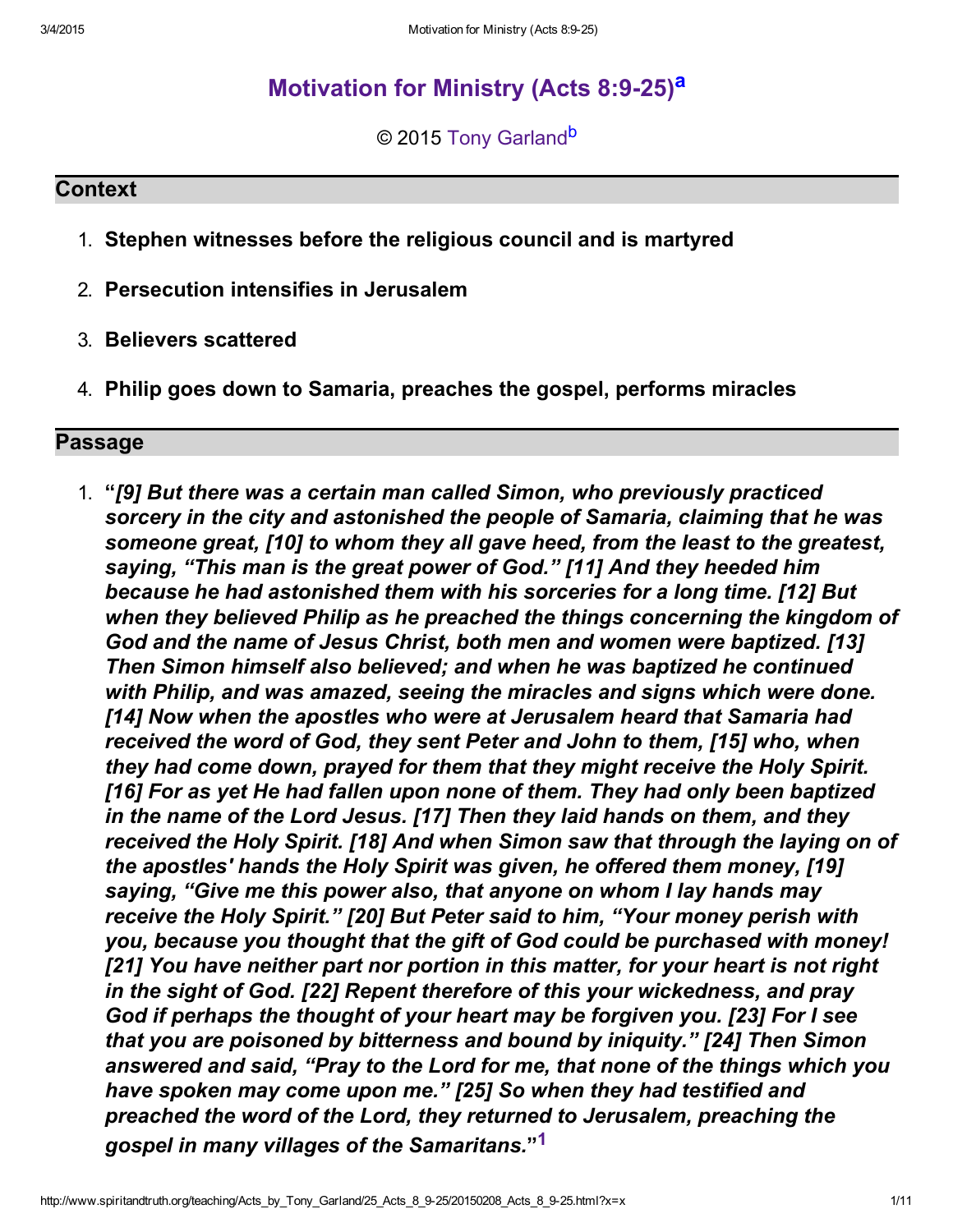## Focus on two aspects from this passage

- 1. FIRST: the giving of the Holy Spirit to the Samaritans
- 2. SECOND: Simon's Motivation for Ministry

## FIRST: the giving of the Holy Spirit to the Samaritans

- 1. Context initial giving of the Spirit to Samaria
	- A. Acts records the fulfillment of several predictions made by Jesus
		- I. Prediction #1 the 4th chapter of John
			- a. The **Samaritan woman at the well (John [4\)](http://www.spiritandtruth.org/bibles/nasb/b43c004.htm#John_C4V1)**
			- b. John 4:20-21 The Samaritan woman said, "Our fathers worshiped on this mountain, and you Jews say that in Jerusalem is the place where one ought to worship." Jesus said to her, "Woman, believe Me, the hour is coming when you will neither on this mountain, nor in Jerusalem, worship the Father."
			- c. Not on "this mountain" the Samaritan Temple on Mt. Gerizim.
			- d. Nor in Jerusalem the Jewish Temple
			- e. Jesus predicts a different temple/worship arrangement, not tied to a physical building: the temple of the believer, permanently indwelt with the Holy Spirit
		- II. Prediction #2 the 7th chapter of John's Gospel
			- a. John 7:38-39 Jesus said, "He who believes in Me, as the Scripture has said, out of his heart will flow rivers of living water." But this He spoke concerning the Spirit, whom those believing in Him would receive; for the Holy Spirit was not yet given, because Jesus was not yet glorified.
			- b. Elsewhere in scripture, living water flows from the presence of God within the temple (Eze. 47:1-9; Zec. [14:8;](http://www.spiritandtruth.org/bibles/nasb/b38c014.htm#Zec._C14V8) cf. Gen. [2:10;](http://www.spiritandtruth.org/bibles/nasb/b01c002.htm#Gen._C2V10) Rev. [22:1\)](http://www.spiritandtruth.org/bibles/nasb/b66c022.htm#Rev._C22V1)
			- c. A first hint: the Holy Spirit will take up residence within believers, forming a temple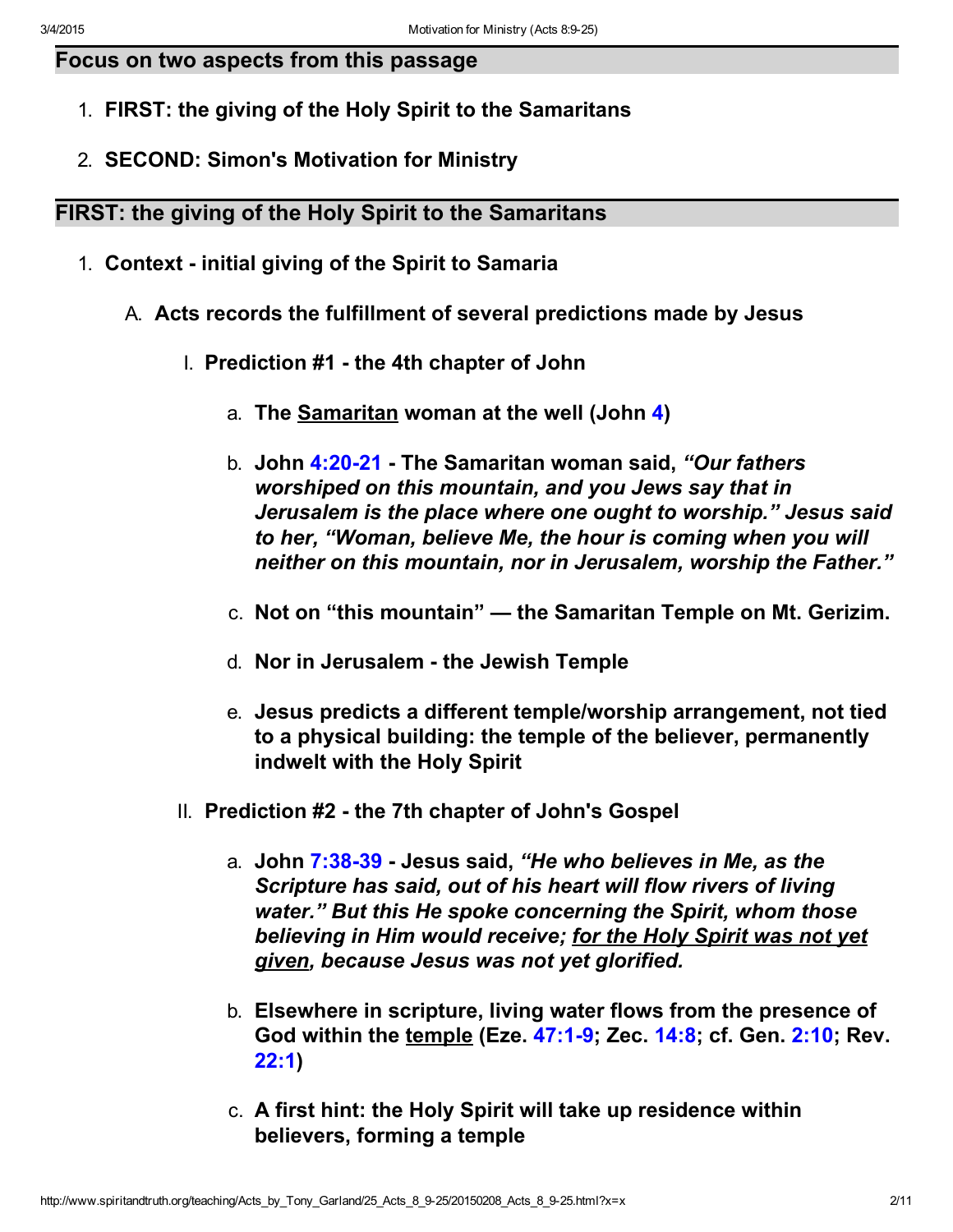- III. Prediction #3 the 1st chapter of the book of Acts
	- a. Acts [1:8](http://www.spiritandtruth.org/bibles/nasb/b44c001.htm#Acts_C1V8)  But you shall receive power when the Holy Spirit has come upon you; and you shall be witnesses to Me in Jerusalem, and in all Judea and Samaria, and to the end of the earth (Acts [1:8\)](http://www.spiritandtruth.org/bibles/nasb/b44c001.htm#Acts_C1V8).
- 2. Dependent upon the arrival of Peter, with keys to the kingdom
	- A. Under Steven's ministry, Samaritans are coming to faith and undergoing water baptism. But the giving of the Spirit to the Samaritans is dependent upon the arrival of Peter and John.
	- B. Matthew 16:18-19 And I also say to you that you are Peter, and on this rock I will build My church, and the gates of Hades shall not prevail against it. And I will give you the keys of the kingdom of heaven, and whatever you bind on earth will be bound in heaven, and whatever you loose on earth will be loosed in heaven (Mat. 16:18-19).
	- C. Peter is present when each of the three people groups (Jews, Samaritans, Gentiles) first receive the Spirit (Acts [2:14;](http://www.spiritandtruth.org/bibles/nasb/b44c002.htm#Acts_C2V14) [8:14](http://www.spiritandtruth.org/bibles/nasb/b44c008.htm#Acts_C8V14); [10:44](http://www.spiritandtruth.org/bibles/nasb/b44c010.htm#Acts_C10V44) cf. Acts [15:14\)](http://www.spiritandtruth.org/bibles/nasb/b44c015.htm#Acts_C15V14)
	- D. Paul is converted in Acts [9](http://www.spiritandtruth.org/bibles/nasb/b44c009.htm#Acts_C9V1) and is commissioned as an Apostle to the Gentiles (Acts [9:15;](http://www.spiritandtruth.org/bibles/nasb/b44c009.htm#Acts_C9V15) [22:21;](http://www.spiritandtruth.org/bibles/nasb/b44c022.htm#Acts_C22V21) Rom. [11:13;](http://www.spiritandtruth.org/bibles/nasb/b45c011.htm#Rom._C11V13) [15:16;](http://www.spiritandtruth.org/bibles/nasb/b45c015.htm#Rom._C15V16) 2Ti. [1:11\)](http://www.spiritandtruth.org/bibles/nasb/b55c001.htm#2Ti._C1V11).
		- I. Yet, in Acts [10,](http://www.spiritandtruth.org/bibles/nasb/b44c010.htm#Acts_C10V1) it is Peter who brings the gospel (and Spirit baptism) to the Gentiles at the House of Cornelius (Acts [10\)](http://www.spiritandtruth.org/bibles/nasb/b44c010.htm#Acts_C10V1).
- 3. Salvation order: relation of belief, water baptism, and Spirit baptism
	- A. Belief/faith always precedes water baptism
	- B. Sometimes in Acts: water baptism precedes Spirit baptism
		- I. 1) belief; 2) water baptism; 3) Spirit baptism
			- a. Disciples of Jesus (Acts [2\)](http://www.spiritandtruth.org/bibles/nasb/b44c002.htm#Acts_C2V1)
			- b. Samaritans (Acts [8\)](http://www.spiritandtruth.org/bibles/nasb/b44c008.htm#Acts_C8V1)
			- c. Disciples of John (Acts [19\)](http://www.spiritandtruth.org/bibles/nasb/b44c019.htm#Acts_C19V1)
	- C. Elsewhere in Acts: Spirit baptism precedes water baptism
		- I. 1/2) simultaneous belief/Spirit baptism; 3) water baptism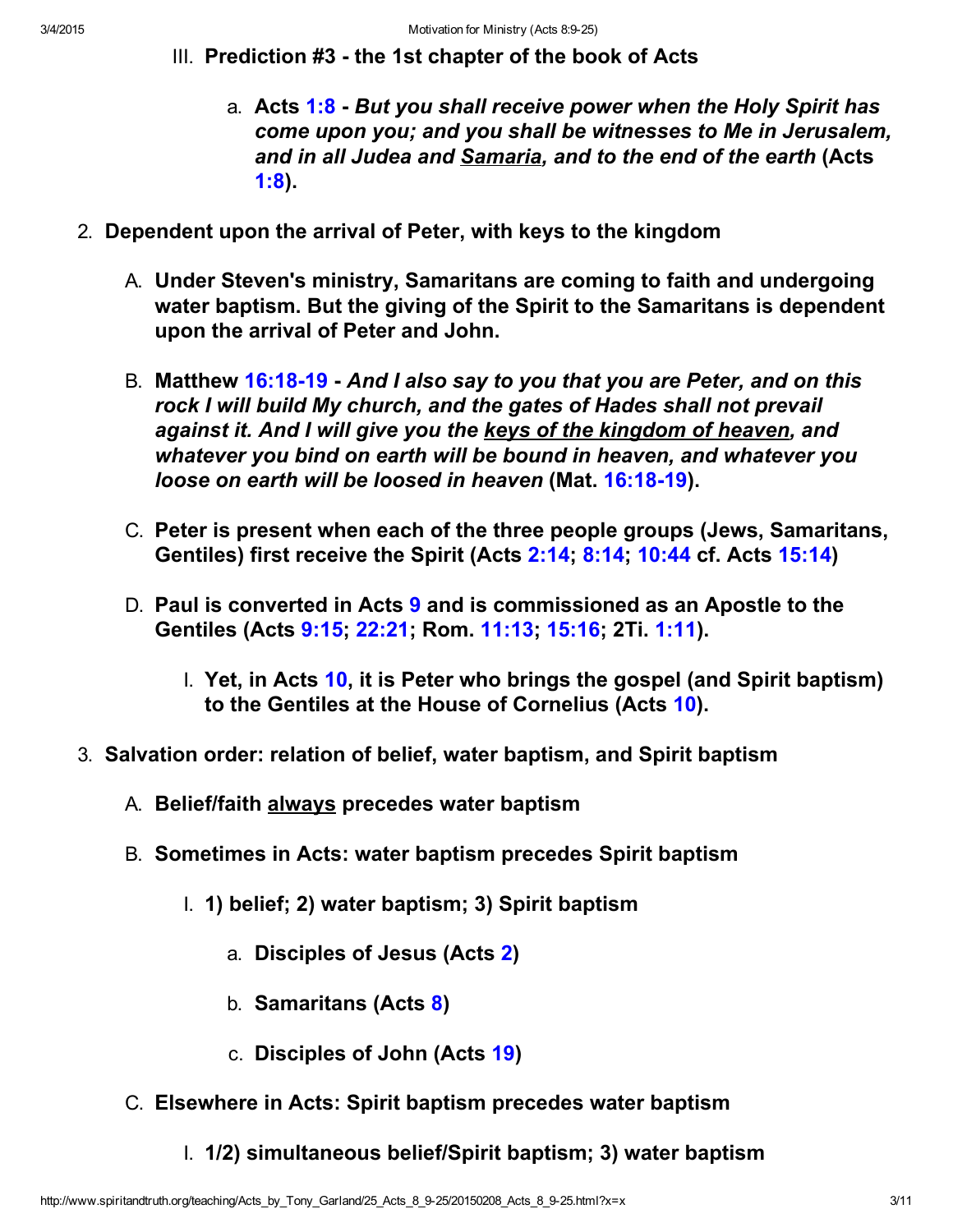- <span id="page-3-0"></span>a. Gentiles in Acts [10](http://www.spiritandtruth.org/bibles/nasb/b44c010.htm#Acts_C10V1)
- D. What does this variation tell us?
- E. Acts is a transitional book: not a book to scrutinize in isolation to develop doctrinal practices which apply for the entire Church age
	- I. Spirit baptism, which begin in Acts  $2$ , had never occurred before establishing the "body of Christ" which is the Church
	- II. Tongues associated with Spirit baptism only recorded in the occasions of the initial reception of the gospel by specific people groups Jesus mentioned: Jews, Samaritans (half Jews), Gentiles, and disciples of John at Ephesus
	- III.  $\,$  Acts spans a period of [2](#page-10-3)5 years $^{\mathsf{2}},$  but only 3 times is there any record of tongues being spoken (four if we include the implied tongues here)
		- a. Pentecost, Acts [2](http://www.spiritandtruth.org/bibles/nasb/b44c002.htm#Acts_C2V1) (AD 33)
		- b. Acts [8?](http://www.spiritandtruth.org/bibles/nasb/b44c008.htm#Acts_C8V1) (AD 36), 3 years after Pentecost
		- c. Acts [10](http://www.spiritandtruth.org/bibles/nasb/b44c010.htm#Acts_C10V1) (AD 39), 6 years after Pentecost
		- d. Acts  $19$  (AD 52-53), 19-20 years after Pentecost
		- e. Why no mention of tongues following the preaching of the gospel in any of the other missionary journey events spanning some 25 years?
			- i. Cities such as: Antioch in Pisidia, Antioch, Athens, Berea, Corinth, Cyprus, Derbe, Ephesus, Iconium, Lystra, Miletus, Nicaea, Patara, Pergamum, Philippi, Smyrna, Tarsus, Thessalonica, Troas
		- f. The foundation of the Church having been laid thousands of years ago, Spirit baptism is now simultaneous with belief and unaccompanied by tongues
			- i. This also appears to have been the case for the thousands who came to faith following Peter's preaching on the Day of Pentecost

## 4. Purpose of tongues in relation to the giving of the Spirit

A. Tongues almost certainly spoken (what did Simon see in verse 18—how did he know the Holy Spirit was given?).

## B. Purpose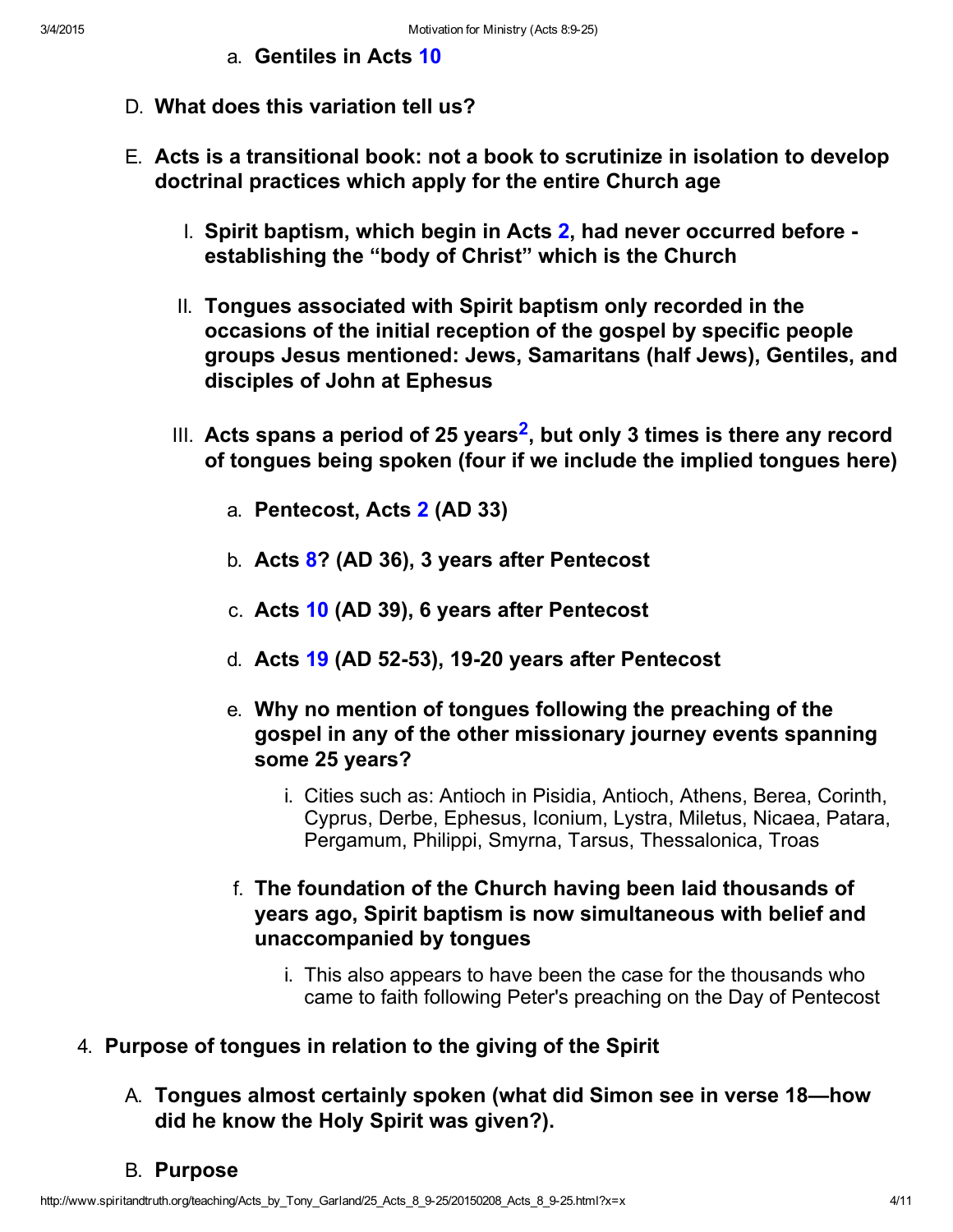| <b>Chapter</b> | <b>Region</b>                                                                 | <b>Who</b>                                        | <b>Tongues</b>     | <b>Sign</b>                                                                                                                                                                                                            |
|----------------|-------------------------------------------------------------------------------|---------------------------------------------------|--------------------|------------------------------------------------------------------------------------------------------------------------------------------------------------------------------------------------------------------------|
| Acts 2         | <b>Jerusalem</b>                                                              | <b>Jews</b>                                       | human<br>languages | Sign to waiting disciples: the Promise of<br>the Father had arrived. Sign to visiting<br>and local Jews: judgment of Israel, God<br>turning to foreigners. Endorsement of<br>Peter and those who were Spirit-baptized. |
| Acts 8         | <b>Samaria</b>                                                                | <b>Samaritans</b>                                 | $\overline{?}$     | Sign to Samaritans: dependence upon<br>laying on of Jewish hands: salvation is of<br>the Jews (John 4:22).                                                                                                             |
| Acts 10        | Caesarea<br>(beginning<br>of the<br>ends of<br>the Earth,<br><b>Acts 1:8)</b> | <b>Gentiles</b><br>(Italians in<br>Caesarea)      | human<br>language  | Sign to Jews: Gentiles given salvation<br>(Acts 11:15-18).                                                                                                                                                             |
| Acts 19        | <b>Ephesus</b><br>(more<br>ends of<br>the Earth,<br>Acts 1:8)                 | <b>Disciples of</b><br>John the<br><b>Baptist</b> | human<br>language  | Sign to John's disciples: authority of Paul,<br>Spirit baptism by Christ now supersedes<br>water baptism by John.                                                                                                      |

## SECOND: Simon's Motivation for Ministry

- 1. Simon's occult ministry
	- A. Practiced sorcery:  $\mu$ αγεύων [mageuōn], from which we get the term magician
	- B. Not parlor tricks true occult power
	- C. Pharaoh's magicians
		- I. Turned wooden rods into serpents (Ex. [7:11\)](http://www.spiritandtruth.org/bibles/nasb/b02c007.htm#Ex._C7V11)
		- II. Turned water into blood (Ex. [7:22\)](http://www.spiritandtruth.org/bibles/nasb/b02c007.htm#Ex._C7V22)
		- III. Brought up frogs on the land of Egypt ( $Ex. 8:7$ )
- 2. Motivation of Simon's ministry
	- A. Claimed that he was someone great to whom they all gave heed
	- B. This man is the great power of God
	- C. The heeded him because he astonished them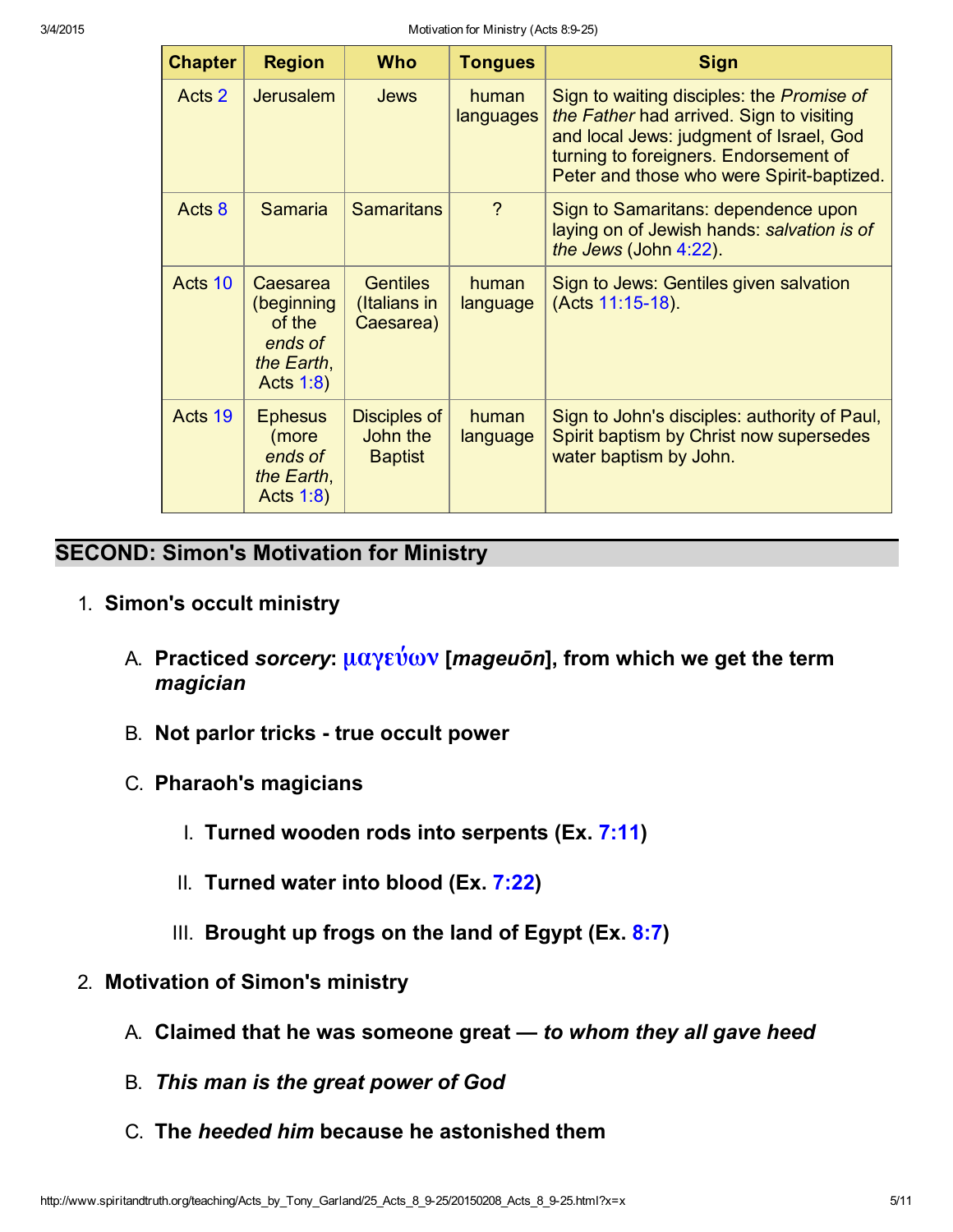D. Focus is on self: attention, influence, power

- 3. Simon's 'Conversion'
	- A. Text states, Simon himself also believed . . . and . . . was baptized (Acts [8:13\)](http://www.spiritandtruth.org/bibles/nasb/b44c008.htm#Acts_C8V13)
	- B. Also, he continued with Philip, and was amazed, seeing the miracles and signs
		- I. Perhaps Simon had been taken out of the occult world (this is debated)
		- II. But the occult world had not been taken out of Simon
		- III. Attention drawn to the miracles and signs, and especially the ability to bestow the Holy Spirit through laying on of hands (Acts [8:18](http://www.spiritandtruth.org/bibles/nasb/b44c008.htm#Acts_C8V18))
		- IV. A pattern within Christianity: people initially come to faith, but their thinking has not yet been renewed by God's Word
	- C. Occult power is inferior to the power of God
		- I. Aaron's rod (in serpent form) swallowed up the rods of the magicians (Ex. [7:12\)](http://www.spiritandtruth.org/bibles/nasb/b02c007.htm#Ex._C7V12)
		- II. Unable to bring forth lice, Magicians proclaim, This is the finger of God! (Ex. 8:18-19)
		- III. Magicians inflicted with boils, unable to serve  $(Ex, 9:11)$  $(Ex, 9:11)$
	- D. Motivated by desire for power
		- I. Acts  $8:18-19$  And when Simon saw that through the laying on of the apostles' hands the Holy Spirit was given, he offered them money, saying, "Give me this power also, that anyone on whom I lay hands may receive the Holy Spirit."
		- II. Two issues in this verse: (1) attempting to obtain spiritual authority through bribery; (2) ministry motivated by power rather than service.
- <span id="page-5-0"></span>4. Simony - derived from the account in this passage
	- A. Encyclopedia Britannica<sup>[3](#page-10-4)</sup>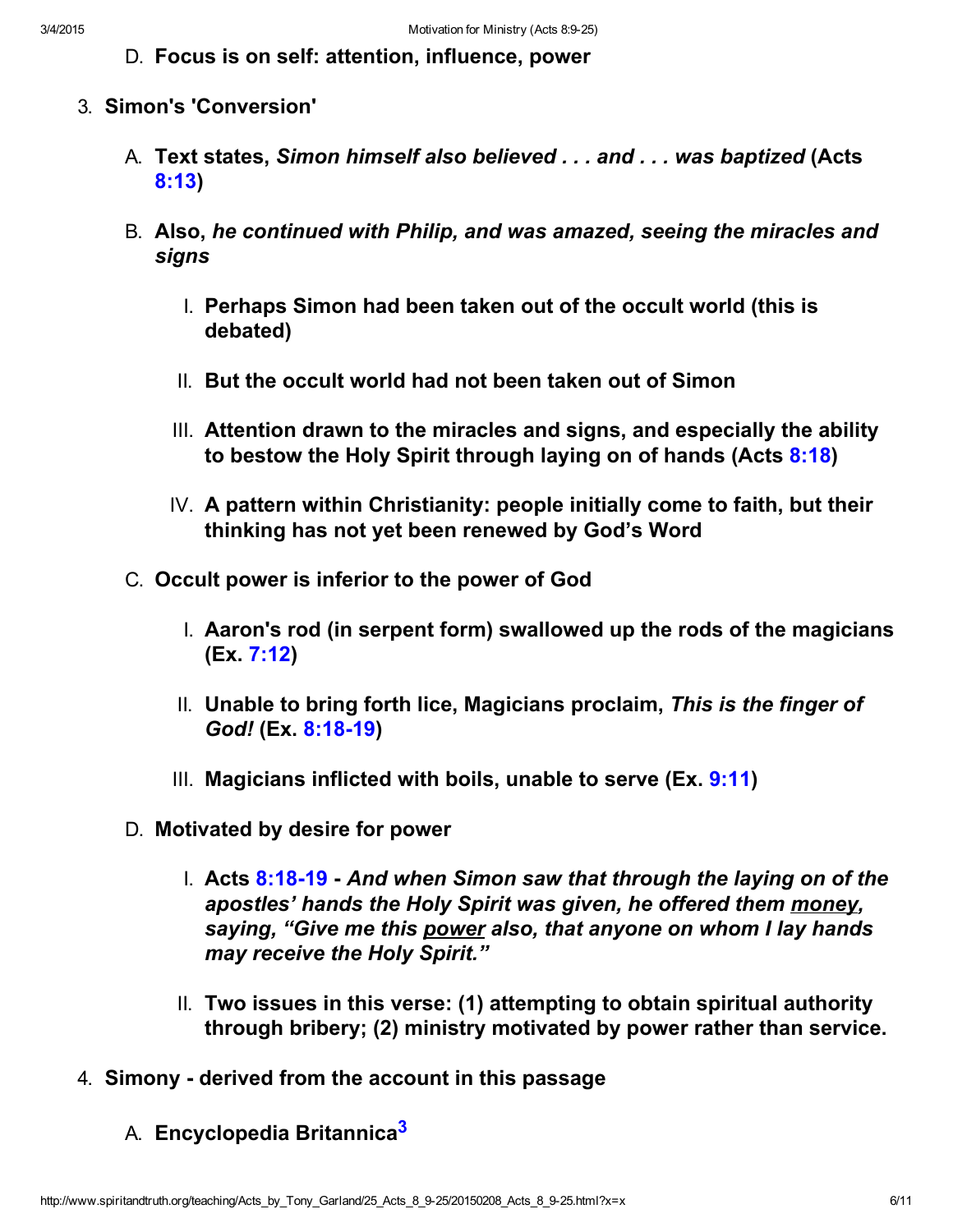- I. Definition: Buying or selling of something spiritual or closely connected with the spiritual. . . . The name is taken from Simon Magus (Acts [8:18\)](http://www.spiritandtruth.org/bibles/nasb/b44c008.htm#Acts_C8V18), who endeavoured to buy from the Apostles the power of conferring the gifts of the Holy Spirit.
- II. Simony, in the form of buying holy orders, or church offices, was virtually unknown in the first three centuries of the Christian church, but it became familiar when the church had positions of wealth and influence to bestow. . . . From an occasional scandal, simony became widespread in Europe in the 9th and 10th centuries. Pope Gregory VII (1073–85) rigorously attacked the problem, and the practice again became occasional rather than normal. After the 16th century, it gradually disappeared in its most flagrant forms with the disendowment and secularization of church property.
- B. Often involves exchange of money
	- I. Paying for a position in the church hierarchy, historically in the Roman Catholic church
	- II. Demanding payment for spiritual work: "selling of religious articles that have been blessed such as chaplets, crucifixes, holy pictures, relics, religious candles, religious medals, rosaries, scapulars, statues, water fonts, letc.1"<sup>[4](#page-10-5)</sup>
	- III. Selling forgiveness for sins: "the buying of indulgences, obtaining an absolution from the Sacrament of Confession"<sup>[5](#page-10-6)</sup>
- <span id="page-6-1"></span><span id="page-6-0"></span>C. Broader application: attempting to obtain that which is spiritual, using non-spiritual (or unbiblical) means – not necessarily money
	- I. Contributions influential and successful business leader obtains elder board position
	- II. Family connections son or daughter of pastor (nepotism), family member of influential board member or donor
	- III. Charisma using charm, eloquence, or personality to obtain position
	- $IV.$  Academic standing attendance at an influential school, scholarly achievements, advanced academic training
		- a. Men who have trained at various schools, making them qualified the "job" (as they see it), but who have not been born-again!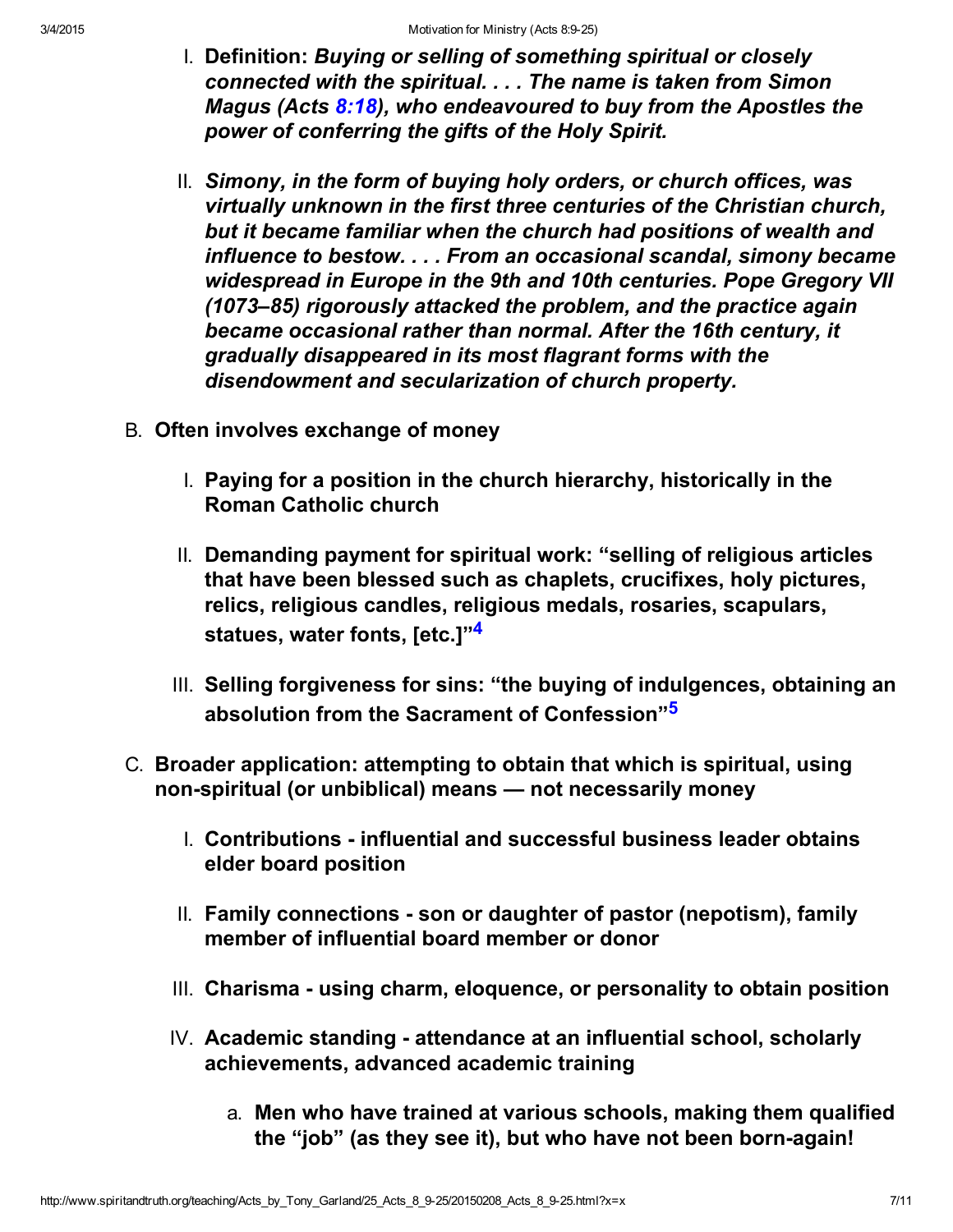- D. Results: the proverbial fox is in the hen-house!
	- I. Seeking position for power, influence, notoriety, attention
	- II. Climbing the ladder in the Christian world, each position as a means toward a selfish end
	- III. Vested interest in keeping the flock focused on the shepherd, promoting continued dependence rather than leading the flock toward freedom and strength
		- a. Like Simon, "This man is the great power of God" (Acts [8:10\)](http://www.spiritandtruth.org/bibles/nasb/b44c008.htm#Acts_C8V10)
		- b. The minister is the "anointed one" the "dispenser" of insight, power, discernment, an essential channel to God
		- c. An age-old problem, even among the shepherds of Israel
			- i. Isaiah  $56:10-11$  His watchmen are blind, They are all ignorant; They are all dumb dogs, They cannot bark; Sleeping, lying down, loving to slumber. Yes, they are greedy dogs Which never have enough. And they are shepherds Who cannot understand; They all look to their own way, Every one for his own gain, From his own territory.
			- ii. Ezekiel  $34:2-5$  Son of man, prophesy against the shepherds of Israel, prophesy and say to them, 'Thus says the Lord GOD to the shepherds: "Woe to the shepherds of Israel who feed themselves! Should not the shepherds feed the flocks? You eat the fat and clothe yourselves with the wool; you slaughter the fatlings, but you do not feed the flock. The weak you have not strengthened, nor have you healed those who were sick, nor bound up the broken, nor brought back what was driven away, nor sought what was lost; but with force and cruelty you have ruled them. So they were scattered because there was no shepherd; and they became food for all the beasts of the field when they were scattered." '

## 5. Antidote to Simony: Faithfulness

- A. Faithfulness is a key attribute of God, Psalm [37:3](http://www.spiritandtruth.org/bibles/nasb/b19c037.htm#Ps._C37V3) Trust in the LORD, and do good; Dwell in the land, and feed on His faithfulness.
	- I. Safety (ability to trust)
	- II. Peace (dwelling in the land)
	- III. Well fed (feeding on His faithfulness)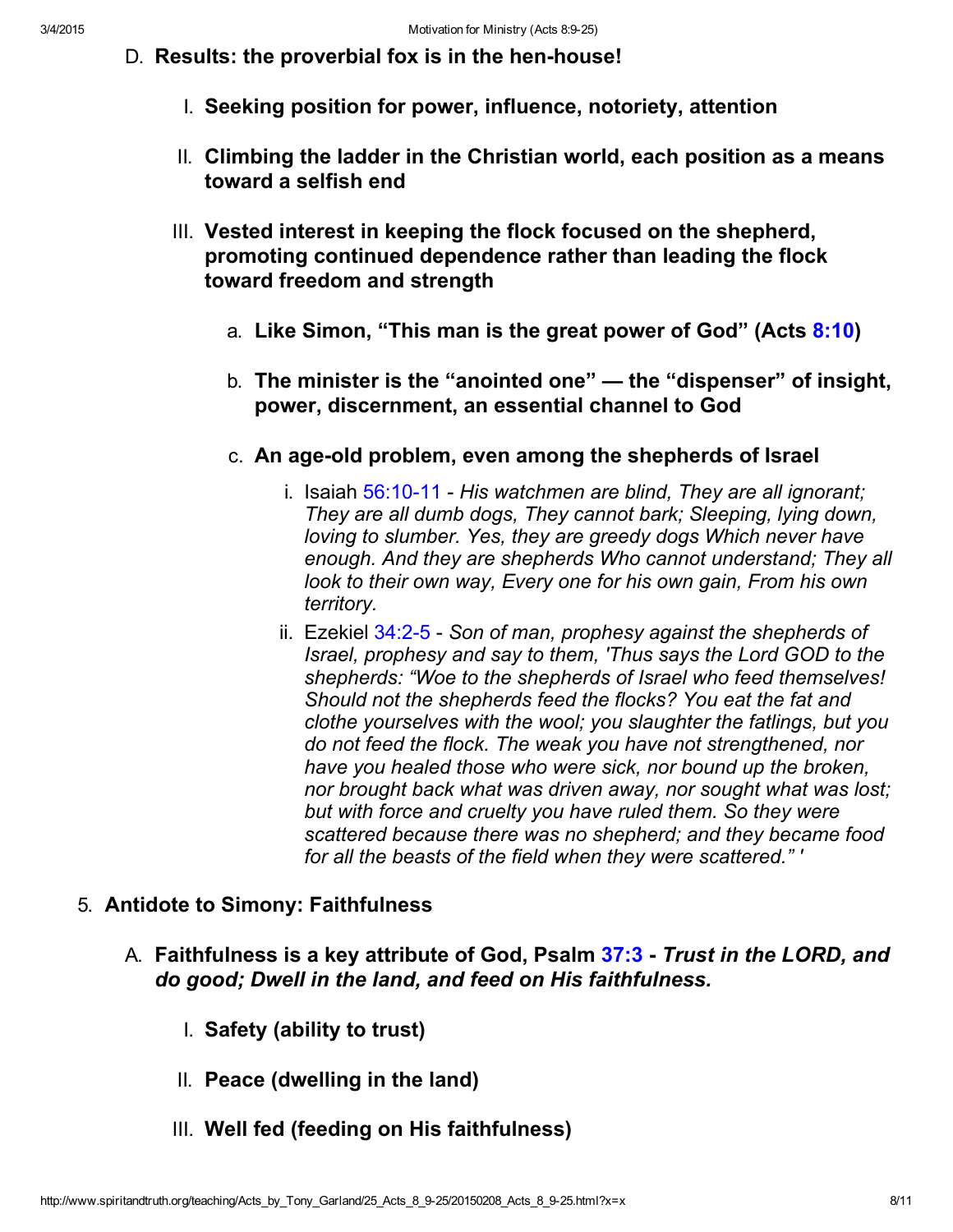- IV. Stability, a safe place to grow in the Lord
- B. Difficult to find
	- I. Proverbs [20:6](http://www.spiritandtruth.org/bibles/nasb/b20c020.htm#Pr._C20V6)  Most men will proclaim each his own goodness, But who can find a faithful man?
- C. A primary qualification for shepherds,
	- I. 2 Timothy  $2:2$  And the things that you have heard from me among many witnesses, commit these to faithful men who will be able to teach others also.
- D. A primary qualification for service to God
	- I. Matthew  $25:21$  His lord said to him, 'Well done, good and faithful servant; you were faithful over a few things, I will make you ruler over many things. Enter into the joy of your lord.'
	- II. Promotion in God's economy is based on faithful service, rather than worldly power, influence, notoriety
	- III. Faithful reliable, principled, trustworthy
	- $IV.$  Servant other-centered rather than self-centered
- E. Cognisant of a stewardship (see Paul), as a caretaker, like the Apostle Paul
	- I. 1 Corinthians 4:1-2 Let a man so consider us, as servants of Christ and stewards of the mysteries of God. Moreover it is required in stewards that one be found faithful.
	- II. Even if unpleasant, stays in the saddle
		- a. 1 Corinthians 9:16-17 For if I preach the gospel, I have nothing to boast of, for necessity is laid upon me; yes, woe is me if I do not preach the gospel! For if I do this willingly, I have a reward; but if against my will, I have been entrusted with a stewardship.
- F. Many of today's cultural ills are due, in part, to a pandemic lack of faithfulness
	- I. Individuals lack of commitment, lack of principles, self-centered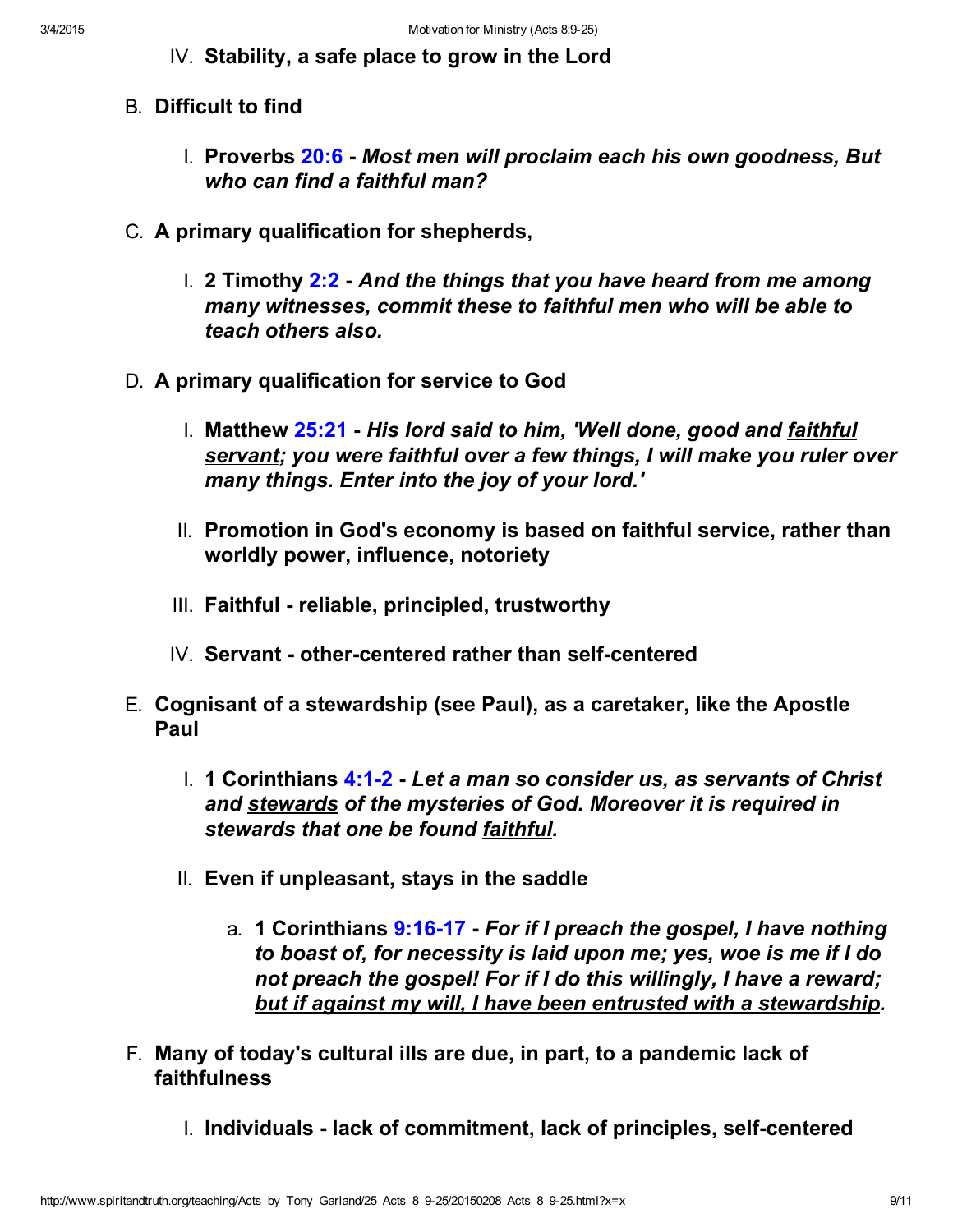- II. Marriage lack of commitment, self-centered
- III. Pastors and congregations
- IV. Business (bosses, employees)
- V. Government
- 6. Attributes of a faithful ministry
	- A. Loyal the ministry has an allegiance to Christ and to the sheep
	- B. Trustworthy no hidden motives, what-you-see is what-you-get (WYSIWYG)
	- C. In it for the long haul
	- D. Steadfast
		- I. Service is not circumstantial not conditioned upon changing influences
		- II. A measure of immunity to external forces (money, prestige, power, opportunities which lead away from service)
		- III. Staying power: if gets temporarily knocked down, gets back up
	- E. See themselves within a larger context: a stream of purpose, historical context
		- I. "For such a time as this" (Est. [4:14\)](http://www.spiritandtruth.org/bibles/nasb/b17c004.htm#Est._C4V14), however minor or mundane their part may appear to be



<span id="page-9-0"></span>[SpiritAndTruth.org Scan Code](http://www.spiritandtruth.org/)<sup>[c](#page-10-7)</sup>

Endnotes: